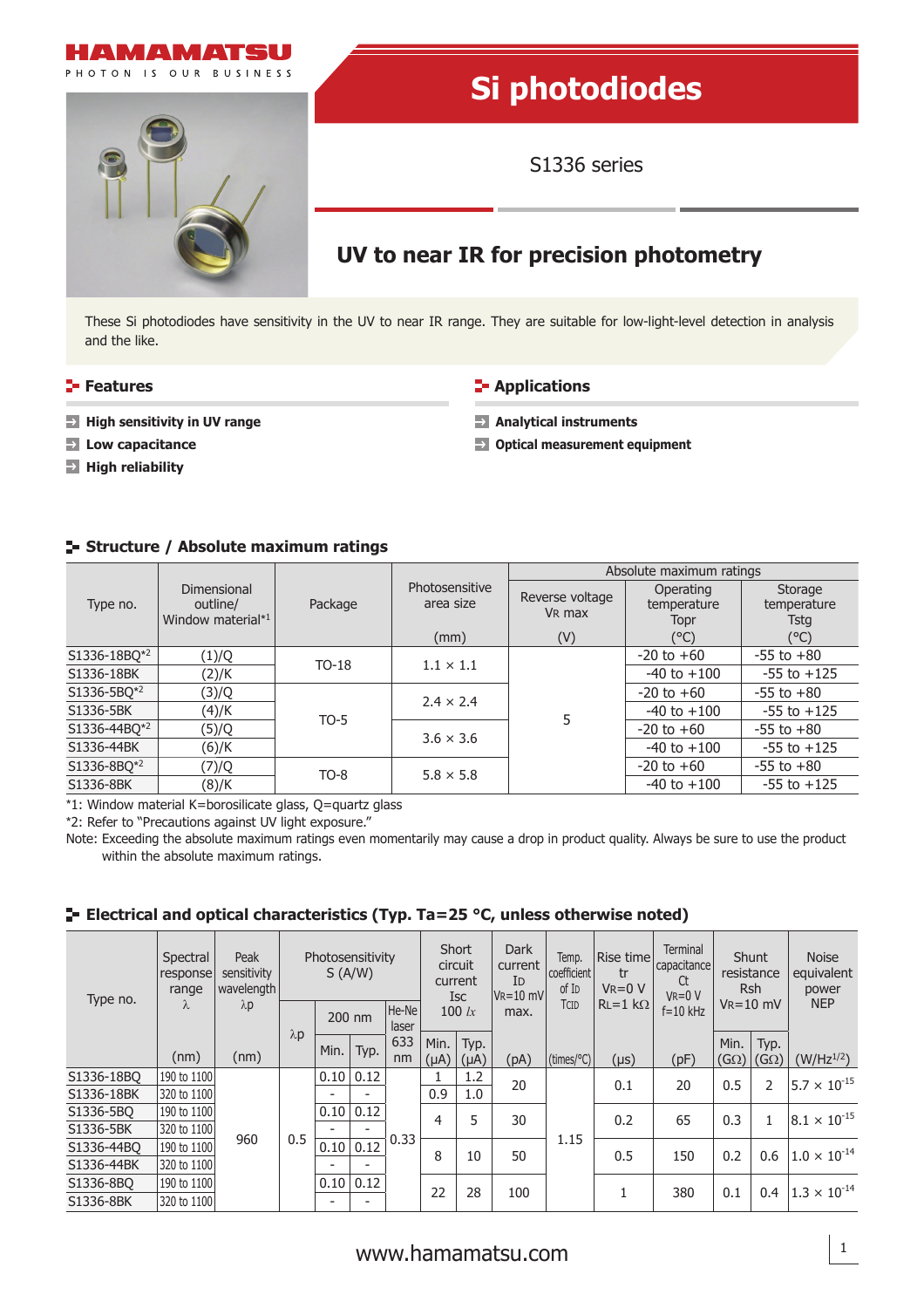

#### **Spectral response Photosensitivity temperature characteristics**



### **P**- Dark current vs. reverse voltage



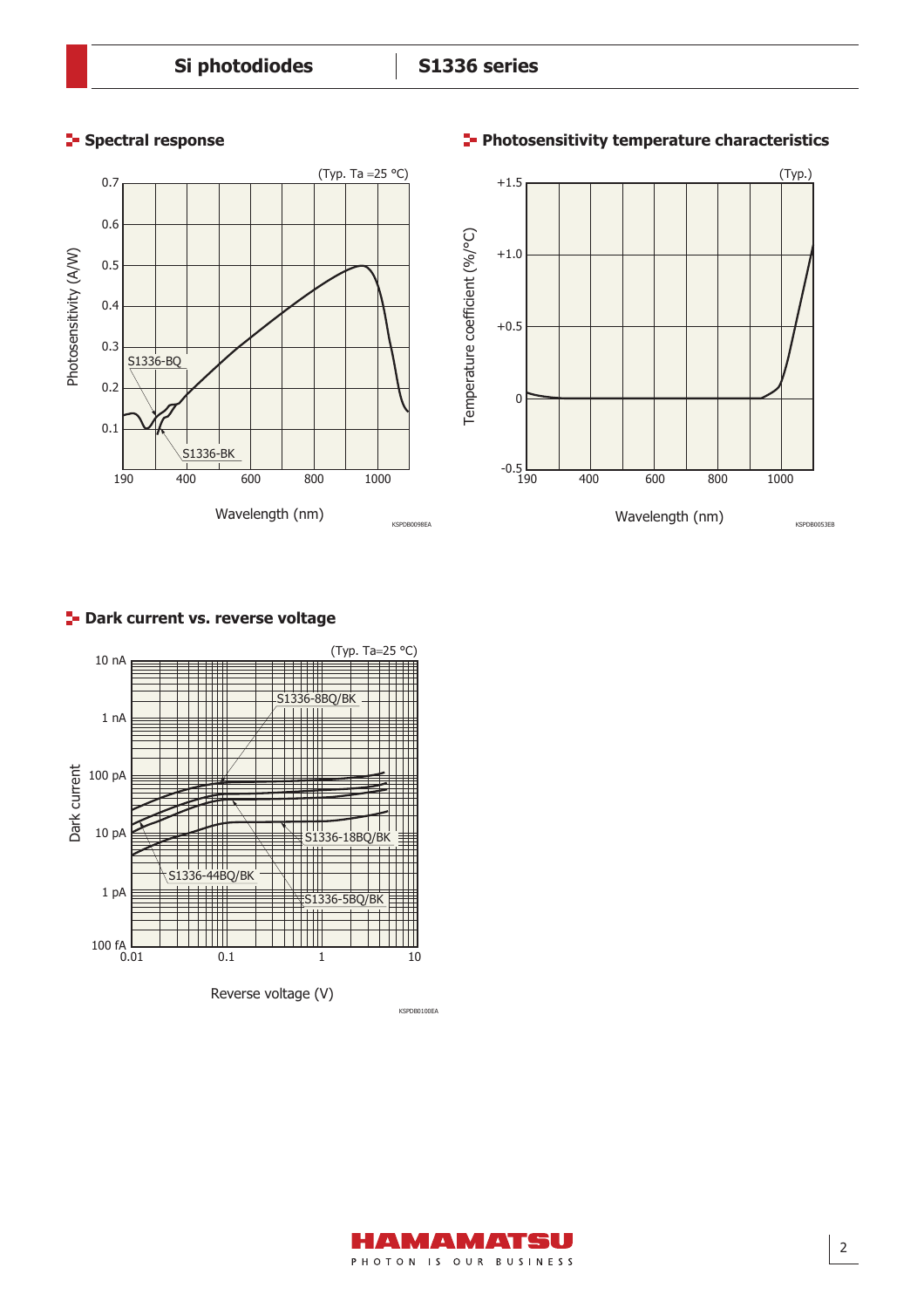



HAMAMATSU PHOTON IS OUR BUSINESS

3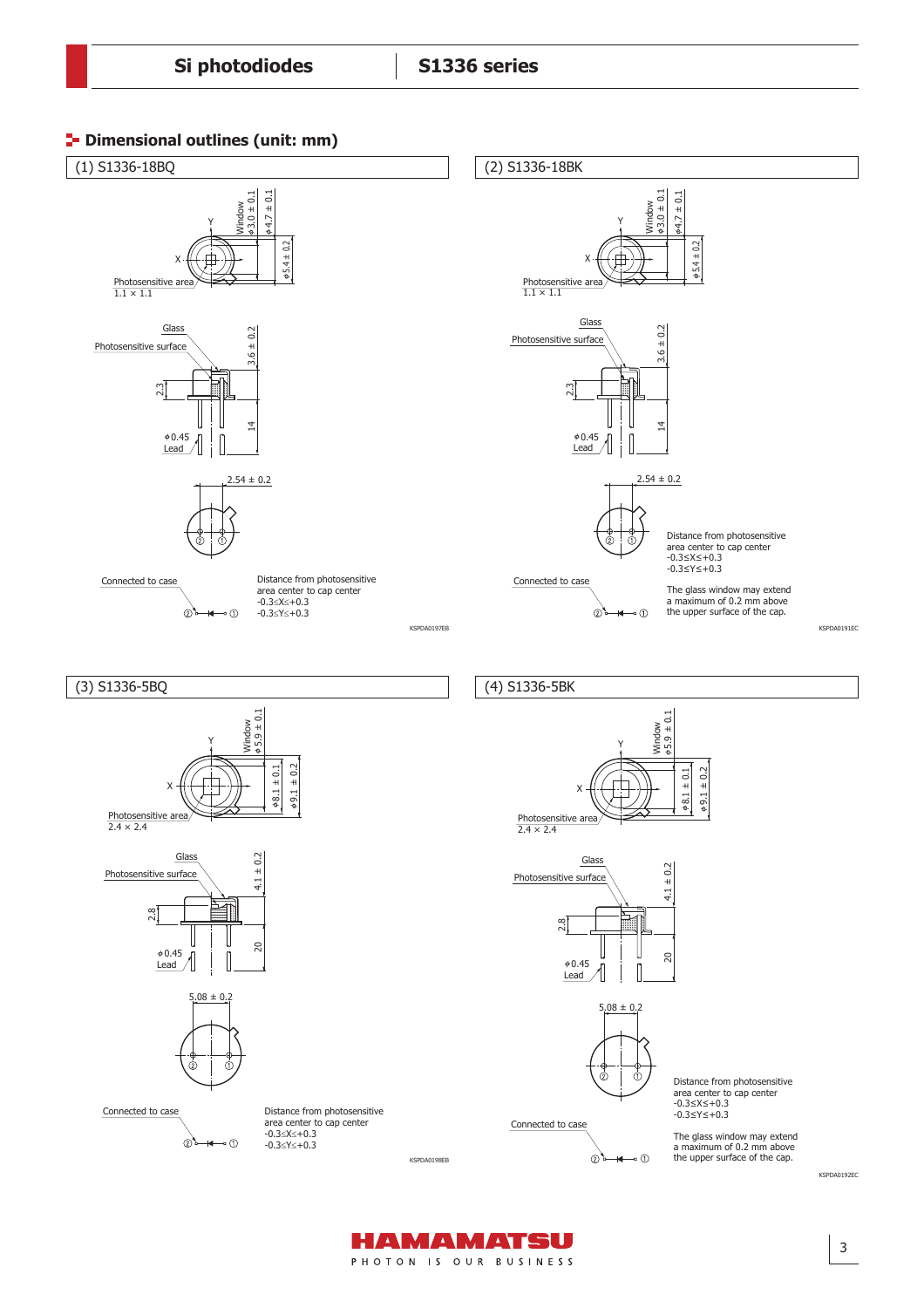

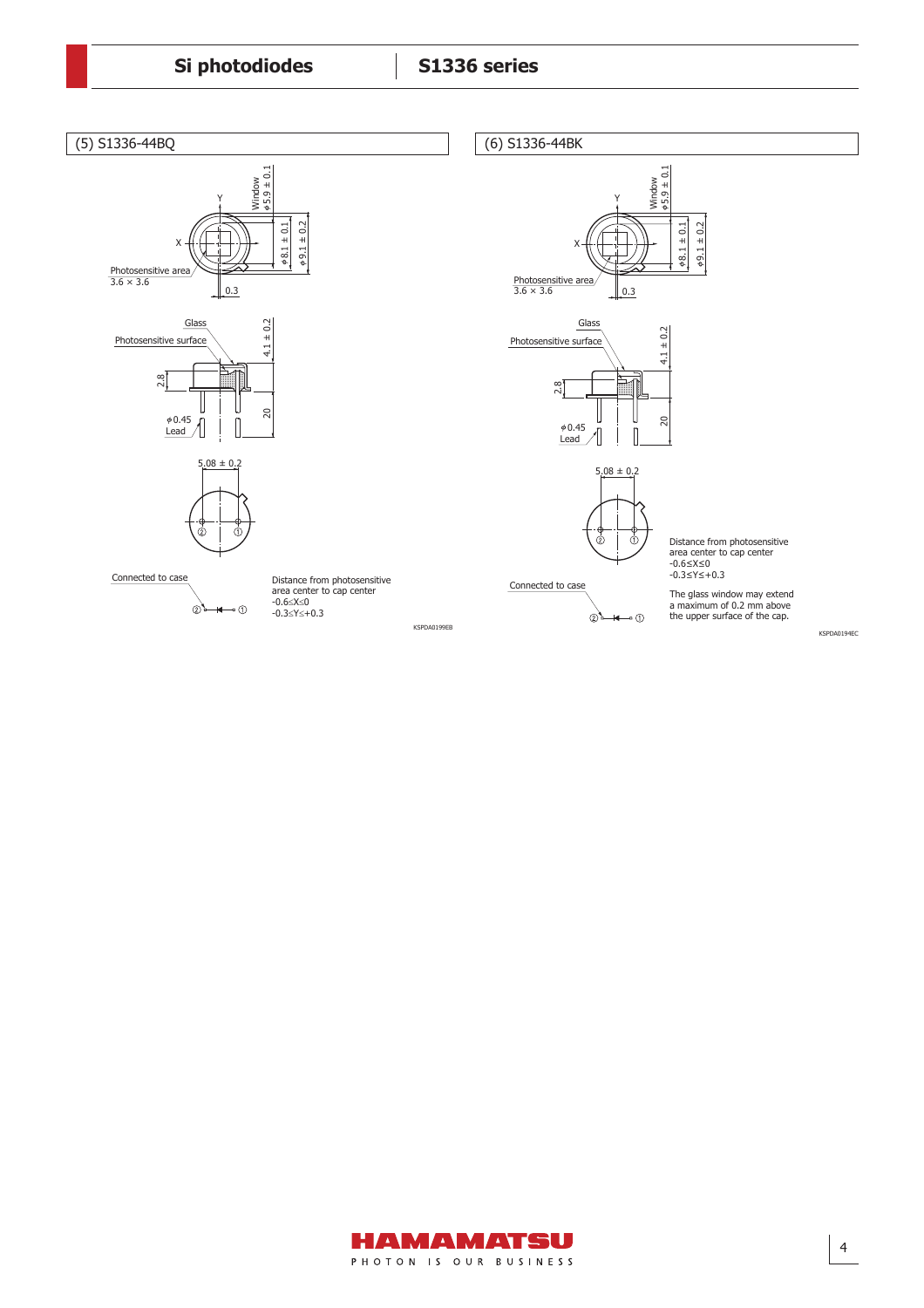

### **Precautions against UV light exposure**

- ∙ When UV light irradiation is applied, the product characteristics may degrade. Such examples include degradation of the product's UV sensitivity and increase in dark current. This phenomenon varies depending on the irradiation level, irradiation intensity, usage time, and ambient environment and also varies depending on the product model. Before employing the product, we recommend that you check the tolerance under the ultraviolet light environment that the product will be used in.
- ∙ Exposure to UV light may cause the characteristics to degrade due to gas released from the resin bonding the product's component materials. As such, we recommend that you avoid applying UV light directly on the resin and apply it on only the inside of the photosensitive area by using an aperture or the like.